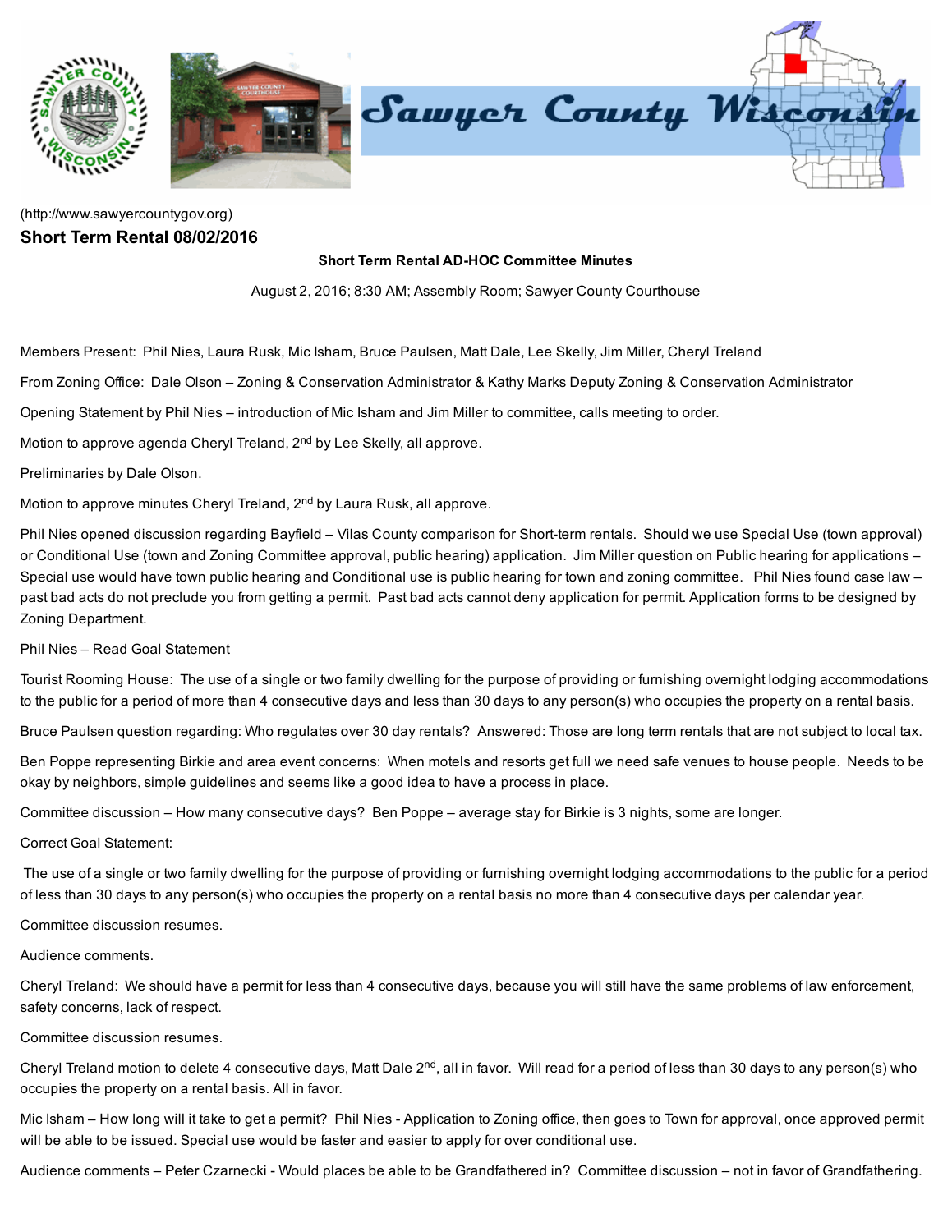Audience Kim Dale – How are you going to find people who do not follow permit rules? Committee discussion – Townships, neighbor complaints.

Audience Mike Feldner – Neighbor complaints work.

Committee discussion with audience input. Broker's license discussed, not needed for home owners. Discussion continues throughout meeting.

## Special Use Permit (SUP)

- 1. Short Term Rental Change to **Tourist Rooming House.** 
	- a. Obtaining a lodging license Change to Tourist Rooming House. (TRH)
	- b. No change

c. All contact information and operational – Change to **All current information as "F." 1-5 below**. Date of the town's review – Change to date of the town's renewal.

d. Short term rental – Change to **TRH.** 

Matt Dale motion to change (e),  $2<sup>nd</sup>$  by Bruce Paulsen. All in favor.

e. Managing the property and have the property owner's - Delete managing and add current property owner's contact information.

f. Contact information – Change to **Current contact information.** Residence with a minimum display – Change to residence only when occupied by renter.

- g. Add at the driveway entrance when occupied by renter(s).
- h. No change
- i. Revocation of the Conditional Use Permit Change to **Special Use Permit.**
- j. The fee for a Condition Use Permit Change to **Special Use Permit.**
- k. Short Term Rental Change to Tourist Rooming House. (TRH)

Motion by Cheryl Treland add "Goal" to top of first page and to send to Zoning Committee for approval, 2<sup>nd</sup> by Matt Dale, All in favor.

## Recommended Criteria

- 1. Obtain necessary permits (Zoning, Health Dept., etc.)
- 2. All Applicable tax must be paid (Room, etc.)
- 3. Adequate Sanitary System
- 4. No RV's pop-up campers, tents or other means of overnight stays allowed
- 5. All vehicle & utility trailer parking must be contained on the property (not allowed to park on roads)
- 6. Quiet hours from 11:00 pm to 7:00 pm
- 7. Campfires must be attended
- 8. Pets must be restricted to the property
- 9. Property lines must be identified or designated
- 10. Contact number(s) must be available for current local owner/agent and owner/agent must be available 24 hours a day
- 11. Property must remain free from citations, nuisance, disorderly conduct, or any other type of illegal activity
- 12. Land Use and DNR lake regulations are included in rental information (for lake shore property)
- 13. Occupancy limits (per structure overnight)
- 14. Trespass laws must be abided by at all times
- 15. No fireworks allowed
- 16. Other recommendations as deemed necessary for public health, safety and local ordinances